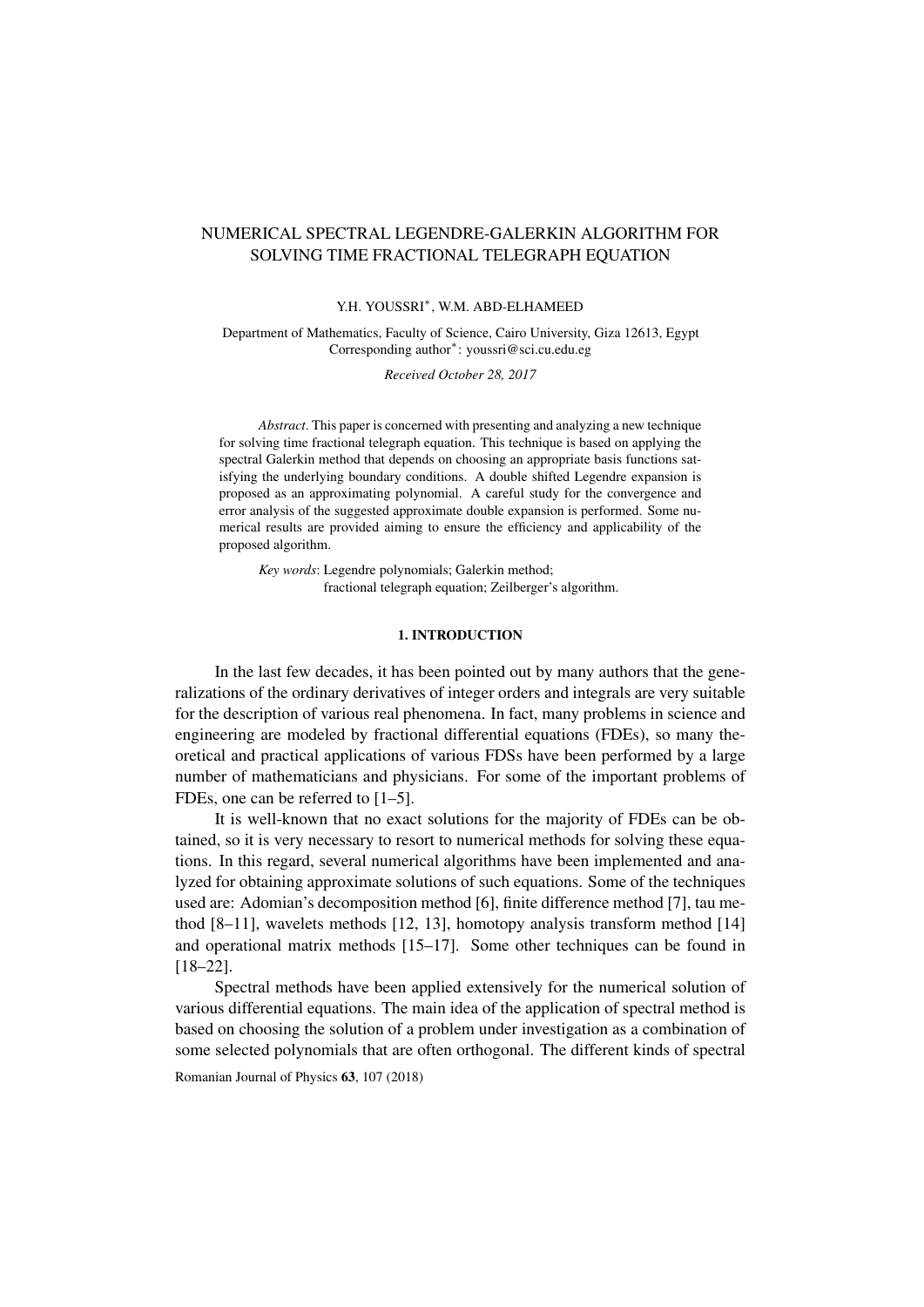methods are applied successfully in a variety of papers. For example, the tau method is applied in [\[23\]](#page-15-3) and the collocation method is employed in [\[24](#page-15-4)[–27\]](#page-15-5). Regarding the Galerkin method that requires to select basis functions satisfying the boundary (initial) value problems, it is employed to solve linear boundary value problems, see, for example [\[28\]](#page-15-6). The tau method has the advantage that it avoids some of the problems of the Galerkin methods, since we can choose any set of orthogonal polynomials as basis functions and the boundary (initial) conditions are set as constraints (see, for example [\[29\]](#page-15-7)). The philosophy of applying the collocation method is to select certain collocation points such that the differential equation is satisfied exactly at these points. This method is convenient for treating nonlinear problems (see, for example  $[25-27, 30, 31]$  $[25-27, 30, 31]$  $[25-27, 30, 31]$  $[25-27, 30, 31]$ .

Telegraph equations are commonly used in the study of wave propagation of electric signals in a cable transmission line and also in wave phenomena. In recent years, much attention has been given in the literature to the development of numerical schemes for the telegraph type equations (see, for example[\[32–](#page-15-11)[38\]](#page-15-12)).

The main objective of this work is to present and analyze a new method for approximating the time fractional telegraph equation based on the application of spectral Legendre-Galerkin method. The content of the paper is as follows. The next Section presents some fundamentals of the fractional calculus theory. Also, some properties and new formulae concerned with Legendre polynomials are given in this Section. A Galerkin approach for treating fractional telegraph type equation is presented in detail in Sec. 3. Discussion of the convergence and error analysis of the suggested double expansion is given in Sec. 4. Numerical tests are displayed in Sec. 5. Finally, some conclusions are reported in Sec. 6.

#### 2. PRELIMINARIES

In this Section we present some fundamentals of the fractional calculus theory that will be useful throughout this article. In addition, some properties and formulae concerned with the shifted Legendre polynomials are presented.

#### 2.1. SOME ESSENTIALS OF FRACTIONAL CALCULUS

This subsection is devoted to presenting some fundamental definitions and preliminary facts of the fractional calculus theory. For fundamentals of this branch, one can be referred to [\[39\]](#page-15-13).

Definition 1. *The Riemann-Liouville fractional integral operator* I <sup>α</sup> *of order* α *on the usual Lebesgue space*  $L_1[0,1]$  *is defined as*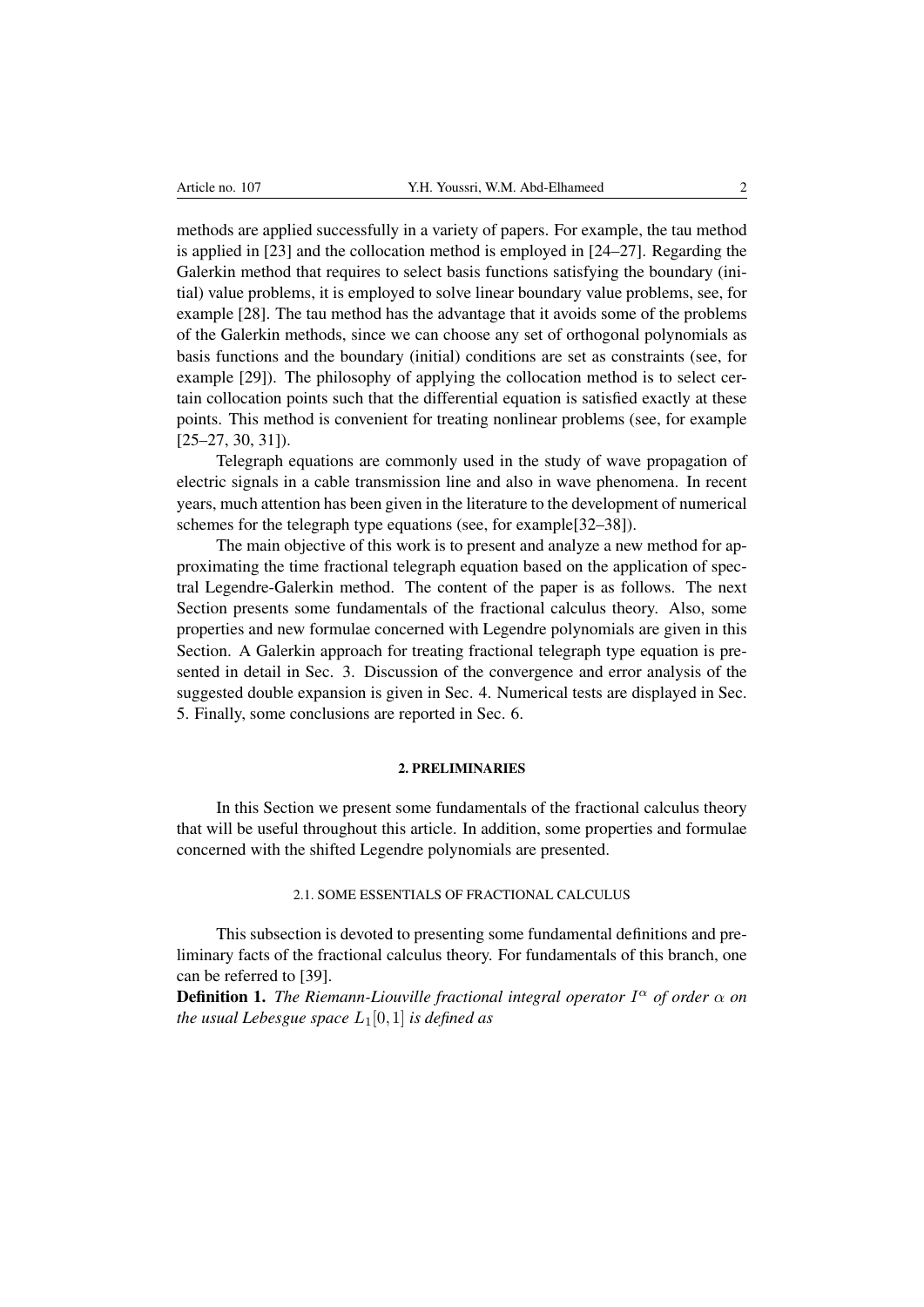$$
I^{\alpha}f(t) = \begin{cases} \frac{1}{\Gamma(\alpha)} \int_0^t (t-\tau)^{\alpha-1} f(\tau) d\tau, & \alpha > 0, \\ f(t), & \alpha = 0. \end{cases}
$$
(1)

The following properties of  $I^{\alpha}$  are valid:

$$
(i) I^{\alpha} I^{\beta} = I^{\alpha+\beta},
$$
  
\n
$$
(ii) I^{\alpha} I^{\beta} = I^{\beta} I^{\alpha},
$$
  
\n
$$
(iii) I^{\alpha} t^{\nu} = \frac{\Gamma(\nu+1)}{\Gamma(\nu+\alpha+1)} t^{\nu+\alpha},
$$

where  $\alpha, \beta \geqslant 0$ , and  $\nu > -1$ .

Definition 2. *The left and right handed Riemann-Liouville fractional-order operators are defined, respectively, as follows:*

$$
\left(^{R}_{a}D^{\gamma}_{x}f\right)(x) = \frac{1}{\Gamma(r-\gamma)}\frac{d^{r}}{dx^{r}}\int_{a}^{x}(x-\tau)^{r-\gamma-1}f(\tau)\,d\tau,\tag{2}
$$

$$
\left(\begin{array}{c} R D_0^{\gamma} f(x) = \frac{(-1)^r}{\Gamma(r - \gamma)} \frac{d^r}{dx^r} \int_x^b (\tau - x)^{r - \gamma - 1} f(\tau) d\tau, \\ 0 < r, r \in \mathbb{N} \end{array} \right) \tag{3}
$$

where  $r - 1 \leq \gamma < r, r \in \mathbb{N}$ .

**Definition 3.** For a function f defined on the interval  $I = [a, b]$ , the left and right *handed Caputo fractional-order derivatives are defined as:*

$$
\left(\begin{array}{c} C_{a}D_{x}^{\gamma}f\end{array}\right)(x) = \frac{1}{\Gamma(r-\gamma)} \int_{a}^{x} (x-\tau)^{r-\gamma-1} f^{(r)}(\tau) d\tau, \ \gamma > 0, \ t > 0,\tag{4}
$$

$$
\left(\frac{C}{x}D_b^{\gamma}f\right)(x) = \frac{(-1)^r}{\Gamma(r-\gamma)} \int_x^b (\tau-x)^{r-\gamma-1} f^{(r)}(\tau) d\tau, \ \gamma > 0, \ t > 0,\tag{5}
$$

*where*  $r - 1 \leq \gamma < r, r \in \mathbb{N}$ .

It is worthy to mention here that the operator  ${}_{0}^{C}D_{t}^{\alpha}$  satisfies the following fundamental properties, for  $n-1 \leq \alpha < n$ ,

$$
\begin{array}{rcl}\n\binom{C}{0}D_t^{\alpha}I^{\alpha}f)(t) & = & f(t), \\
\frac{C}{0}D_t^{\alpha}t^k & = & \frac{\Gamma(k+1)}{\Gamma(k+1-\alpha)}t^{k-\alpha}, \quad k \text{is a positive integer}, k \geq \lceil \alpha \rceil, \quad (6)\n\end{array}
$$

where  $\lceil \alpha \rceil$  is the well-known ceiling function.

## 2.2. SOME PROPERTIES AND RELATIONS CONCERNED WITH SHIFTED LEGENDRE POLYNOMIALS

It is well-known that the standard Legendre polynomials  $L_k(z)$ ;  $z \in [-1,1]$ form a complete orthogonal system for  $L^2(-1,1)$ . Moreover, these polynomials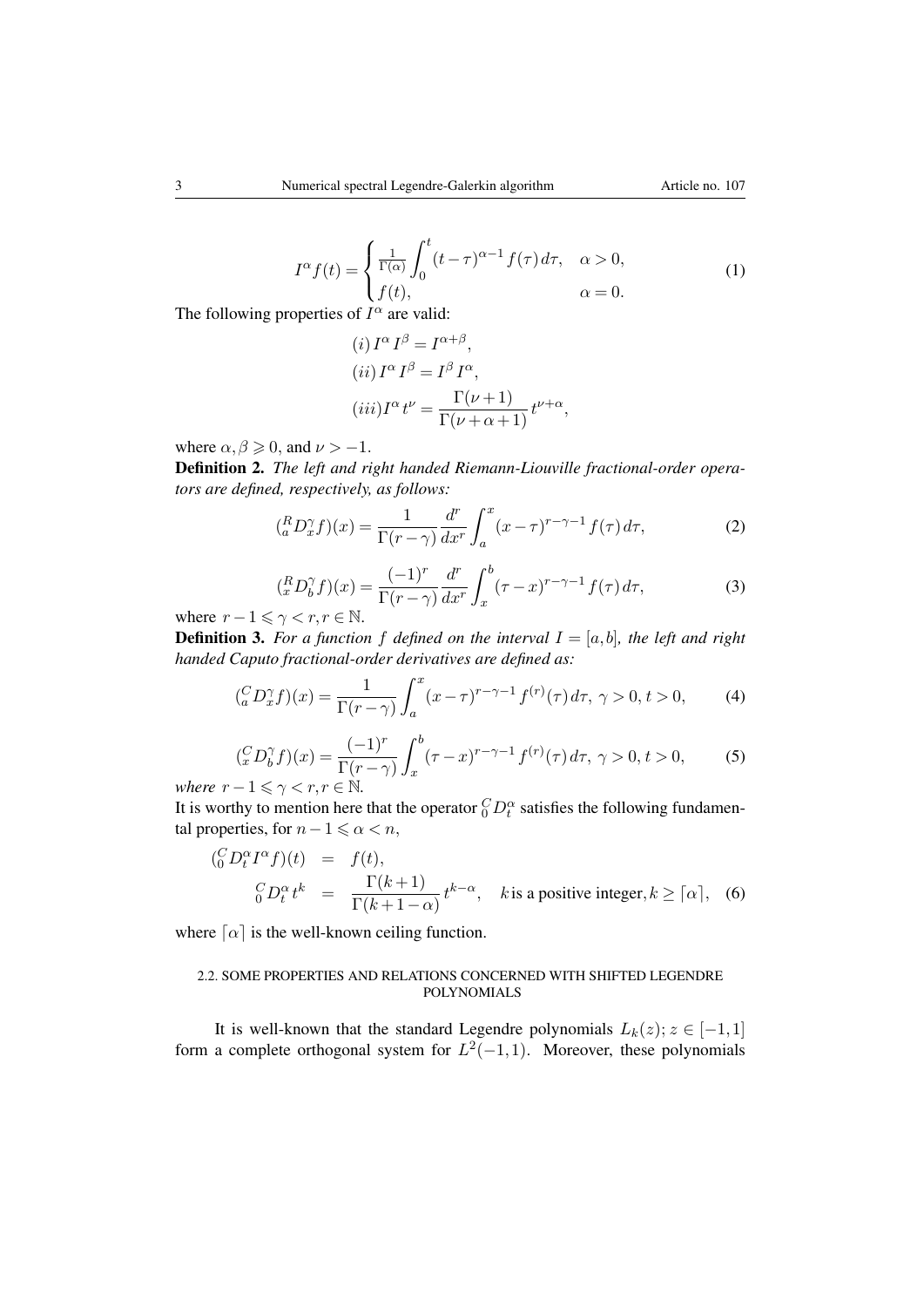satisfy the following orthogonality relation

$$
\int_{-1}^{1} L_j(z) L_k(z) dz = \frac{2}{2k+1} \delta_{j,k}.
$$

where  $\delta_{j,k}$  is the well-known Kronecker delta function.

We denote by  $L_k^*(z)$  the shifted Legendre polynomials defined on  $[0,1]$  as:

<span id="page-3-2"></span>
$$
L_k^*(z) = L_k(2z - 1).
$$

The shifted Legendre polynomials form a complete orthogonal system for  $L^2[0,1]$ . They have the following orthogonality relation

$$
\int_0^1 L_j^*(z) L_k^*(z) dz = \frac{1}{2k+1} \delta_{j,k}.
$$
 (7)

 $L_k^*(z)$  has the following analytic form (see, [\[40\]](#page-15-14))

<span id="page-3-1"></span><span id="page-3-0"></span>
$$
L_k^*(z) = \sum_{i=0}^k \frac{(-1)^{k+i} (k+i)!}{(k-i)!(i!)^2} z^i.
$$
 (8)

Also, the following recurrence relation is satisfied by  $L_k^*(z)$ :

$$
(k+1)L_{k+1}^*(z) = (2k+1)(2z-1)L_k^*(z) - kL_{k-1}^*(z), L_0^*(z) = 1, L_1^*(z) = 2z - 1,
$$
  
\n
$$
k \ge 1.
$$
\n(9)

Now, assume that for any function  $f(z) \in L^2[0,1]$ ,  $f(z)$  can be expanded as

$$
f(z) = \sum_{k=0}^{\infty} c_k L_k^*(z),
$$

where

$$
c_k = (2k+1) \int_0^1 f(z) L_k^*(z) dz.
$$
 (10)

For more properties of Legendre polynomials see, for example [\[40\]](#page-15-14). The following theorem and lemma are needed in the sequel.

**Theorem 1.** If  $I_i^{(r)}$  $\mathcal{L}_i^{(r)}(x)$  denotes the r times repeated integration of  $L_i^*(x)$ :

$$
I_i^{(r)}(x) = \underbrace{\int \int \cdots \int}_{r \text{ times}} L_i^*(x) \underbrace{dx dx \cdots dx}_{r \text{ times}}.
$$

*The following relation holds ([\[41\]](#page-15-15)):*

$$
I_i^{(r)}(x)=\frac{(b-a)^r}{2^{2r}}\sum_{j=0}^r \binom{r}{j}(-1)^j\frac{\left(i+r-2j+\frac{1}{2}\right)\Gamma(i-j+\frac{1}{2})}{\Gamma(i+r-j+\frac{3}{2})}L_{i+r-2j}^*(x)+\pi_{r-1}(x),
$$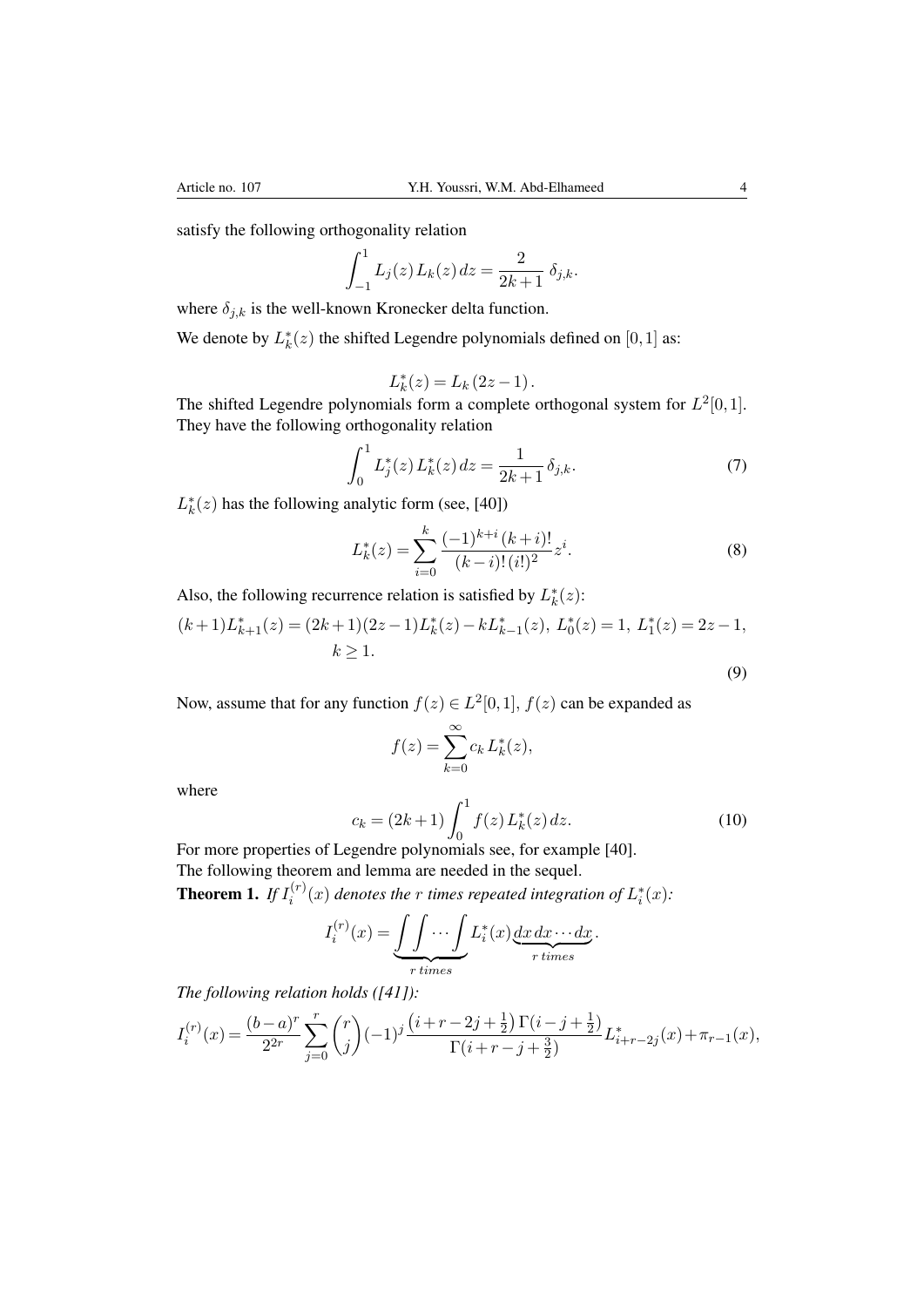<span id="page-4-2"></span>*where*  $\pi_{r-1}(x)$  *is a polynomial of degree does not exceed*  $(r-1)$ *.* **Lemma 1.** Let  $\phi_k(t) = t(1-t)L_k^*(t)$  and let  $\mu$  be any real number. The following *integral formula is valid:*

<span id="page-4-1"></span>
$$
\int_0^1 t^{\mu} \phi_k(t) dt = \frac{(2 + \mu - k - k^2) (\Gamma(2 + \mu))^2}{\Gamma(3 + \mu - k) \Gamma(4 + \mu + k)}.
$$
 (11)

*Proof.* First, we will show that, for any real number  $\mu$ , one has

<span id="page-4-0"></span>
$$
\int_0^1 t^{\mu} L_k^*(t) dt = \frac{(\Gamma(\mu+1))^2}{\Gamma(\mu - k + 1)\Gamma(\mu + k + 2)}.
$$
 (12)

The power form representation [\(8\)](#page-3-0) for  $L_k^*(t)$  enables one to write

$$
\int_0^1 t^{\mu} L_k^*(t) dt = \sum_{i=0}^k \frac{(-1)^{i+k} (i+k)!}{(i!)^2 (k-i)!} \int_0^1 t^{i+\mu} dt
$$

$$
= \sum_{i=0}^k \frac{(-1)^{i+k} (i+k)!}{(i!)^2 (i+\mu+1)(k-i)!}.
$$

Now, if we set

$$
B_{\mu,k} = \sum_{i=0}^{k} \frac{(-1)^{i+k} (i+k)!}{(i!)^2 (i+\mu+1)(k-i)!},
$$

then, it can be shown by means of Zeilberger's algorithm that  $B_{\mu,k}$  satisfies the following difference equation:

$$
(k - \mu) B_{\mu,k} + (k + \mu + 2) B_{\mu,k+1} = 0, \qquad B_{\mu,0} = \frac{1}{\mu + 1},
$$

which can be immediately solved to give

$$
B_{\mu,k} = \frac{(\Gamma(\mu+1))^2}{\Gamma(\mu-k+1)\Gamma(\mu+k+2)}.
$$

Now, since

$$
\int_0^1 t^{\mu} \phi_k(t) dt = \int_0^1 (t^{\mu+1} - t^{\mu+2}) L_k^*(t) dt,
$$

 $\Box$ then making use of [\(12\)](#page-4-0), formula [\(11\)](#page-4-1) can be obtained. This proves Lemma [1.](#page-4-2)

#### 3. GALERKIN APPROACH FOR TREATING FRACTIONAL TELEGRAPH TYPE **EQUATION**

This Section focuses on presenting and analyzing in detail how to handle fractional telegraph type equation (see [\[42\]](#page-15-16)):

<span id="page-4-3"></span>
$$
(D_t^{\alpha} + D_t^{\alpha - 1} - D_x^2 + 1)u(x, t) = f(x, t),
$$
\n(13)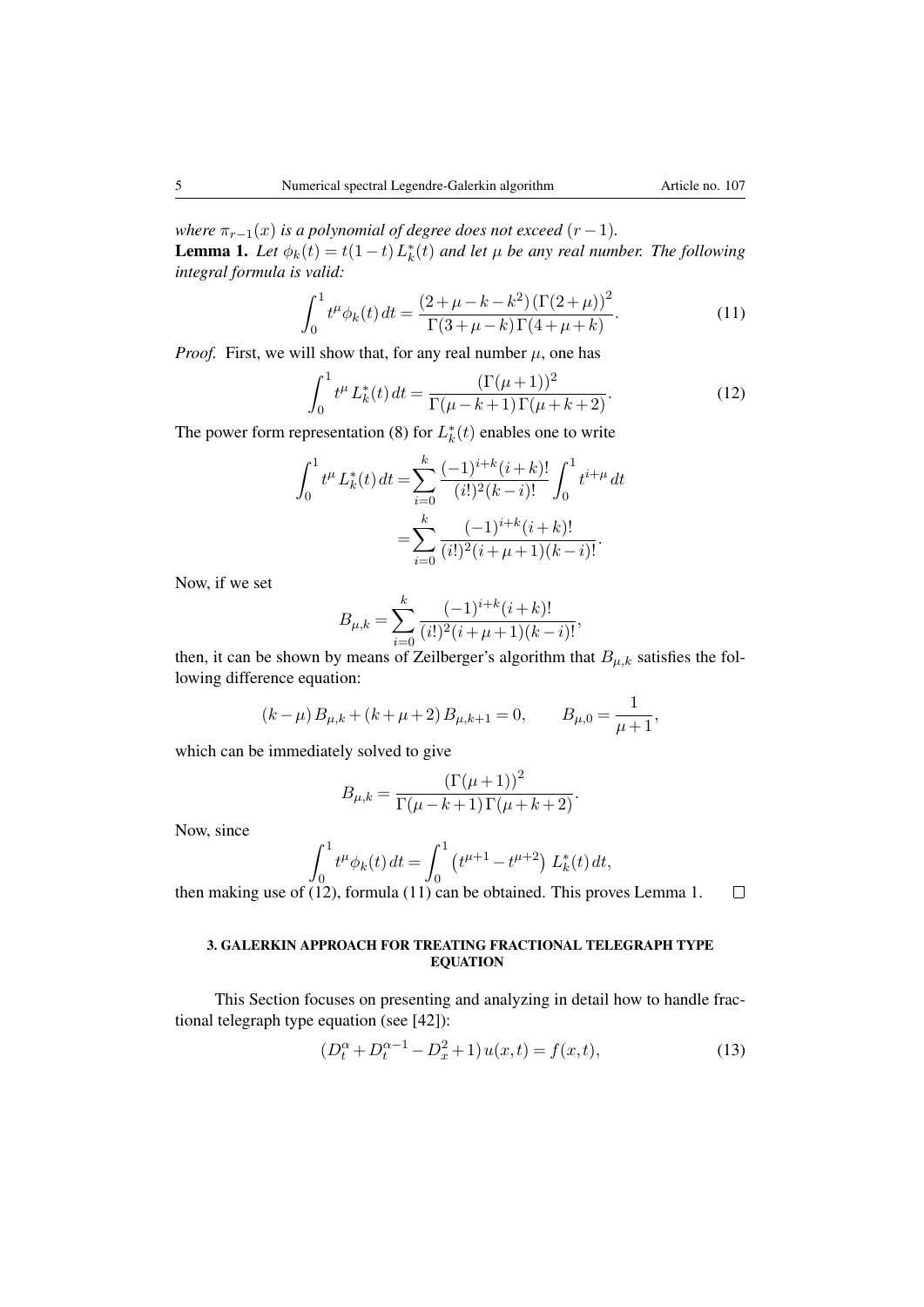<span id="page-5-0"></span>with the initial and boundary conditions:

<span id="page-5-1"></span>
$$
u(x,0) = \xi(x), \qquad u(x,1) = \eta(x), \tag{14}
$$

$$
u(0,t) = \rho(t),
$$
  $u(1,t) = \sigma(t),$  (15)

where  $\alpha \in (1,2]$ ,  $f(x,t)$ ,  $\xi(x)$ ,  $\eta(x)$ ,  $\rho(t)$ , and  $\sigma(t)$  are continuous functions.

We will employ the spectral Galerkin method for solving  $(13)-(15)$  $(13)-(15)$  $(13)-(15)$ . The philosophy of the application of this method is basically built on choosing suitable basis functions satisfying the underlying conditions governed by the differential equation. Now, we make use of the transformation:

<span id="page-5-2"></span>
$$
v(x,t) = u(x,t) - \mu(x,t),
$$

where

$$
\mu(x,t) = (1-x)\rho(t) + x\sigma(t) + (1-t)(\xi(x) - (1-x)\xi(0) - x\xi(1)) + t(\eta(x))
$$
  
-(1-x)\rho(1) - x\sigma(1)),

to turn equation [\(13\)](#page-4-3) governed by [\(14\)](#page-5-1) and [\(15\)](#page-5-0) into the following modified one:

<span id="page-5-3"></span>
$$
(D_t^{\alpha} + D_t^{\alpha - 1} - D_x^2 + 1)v(x, t) = g(x, t),
$$
\n(16)

governed by the homogeneous initial and boundary conditions:

$$
v(x,0) = v(x,1) = v(0,t) = v(1,t) = 0.
$$
\n(17)

and

$$
g(x,t) = f(x,t) - (D_t^{\alpha} + D_t^{\alpha-1} - D_x^2 + 1)\mu(x,t).
$$

<span id="page-5-4"></span>To seek for a numerical solution for  $(16)-(17)$  $(16)-(17)$  $(16)-(17)$ , we propose the following approximate solution:

$$
v(x,t) \approx v_n(x,t) = \sum_{i=0}^n \sum_{j=0}^n c_{i,j} \phi_i(x) \phi_j(t),
$$
 (18)

where the basis functions  $\phi_i(z)$  are chosen to be

<span id="page-5-5"></span>
$$
\phi_k(z) = z(1-z) L_k^*(z).
$$

Note that the polynomials  $\{\phi_k(z)\}_{k\geq 0}$  are orthogonal on [0, 1] with respect to  $w(z)$  = 1  $\frac{1}{z(1-z)}$ 

The expansion coefficients in [\(18\)](#page-5-4) are determined by the formula

$$
c_{i,j} = (2i+1)(2j+1)\int_0^1 \int_0^1 v(x,t)\,\phi_i(x)\,\phi_j(t)\,w(x,t)\,dx\,dt,\tag{19}
$$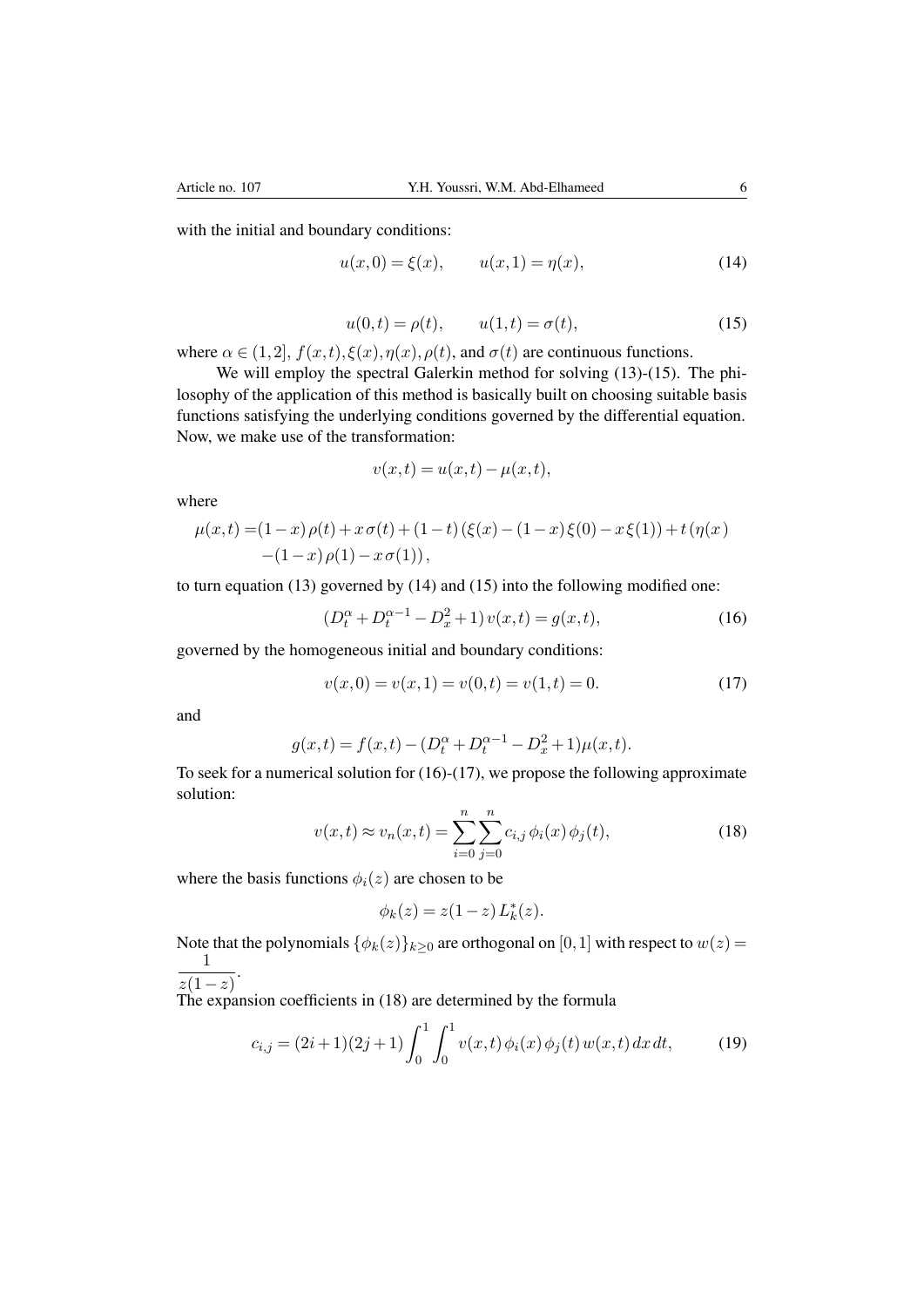where  $w(x,t) = \frac{1}{x(1-x)t(1-t)}$ . Now, if we define the following spaces:

$$
S_n = \text{span}\{L_i^*(x)L_j^*(t): \quad i,j = 0,1,\ldots,n\},\tag{20}
$$
\n
$$
Z_n = \{z(x,t) \in S_n : z(x,0) = z(x,1) = z(0,t) = z(1,t) = 0, \quad 0 < x,t < 1\},
$$

then the Legendre-Galerkin approximation to [\(16\)](#page-5-2)-[\(17\)](#page-5-3) is to find  $v_n(x,t) \in Z_n$  such that  $\forall v(x,t) \in Z_n$ 

<span id="page-6-1"></span><span id="page-6-0"></span>
$$
((D_t^{\alpha} + D_t^{\alpha - 1} - D_x^2 + 1)v_n(x, t), v(x, t)) = (g(x, t), v(x, t)),
$$
 (21)

where  $(u, v) = \int \int_{\Omega} uv \, dx \, dt$  is the scalar product in the Sobolev space  $L^2(\Omega)$ ,  $\Omega =$  $(0,1)\times(0,1).$ 

The Galerkin variational formulation [\(21\)](#page-6-0) is equivalent to

$$
((D_t^{\alpha} + D_t^{\alpha - 1} - D_x^2 + 1) v_n(x, t), \phi_r(x) \phi_s(t)) = (g(x, t), \phi_r(x) \phi_s(t)),
$$
  
0 \le r, s \le n. (22)

If we denote

$$
v_n(x,t) = \sum_{i=0}^n \sum_{j=0}^n c_{ij} \phi_i(x) \phi_j(t), \qquad C = (c_{ij})_{0 \le i,j \le n}, \qquad (23)
$$

$$
a_{r,s} = (\phi_r(x), \phi_s(x)), \qquad A = (a_{r,s})_{0 \le r, s \le n}, \qquad (24)
$$
  

$$
b^{(\alpha)} = (D^{\alpha} \phi_r(x), \phi_r(x)) \qquad R^{(\alpha)} = (b^{(\alpha)})_{0 \le r, s \le n}, \qquad (25)
$$

$$
b_{r,s}^{(\alpha)} = (D_t^{\alpha} \phi_r(t), \phi_s(t)) \qquad B^{(\alpha)} = (b_{r,s}^{(\alpha)})_{0 \le r, s \le n}, \qquad (25)
$$

$$
d_{r,s} = (D_x^2 \phi_r(x), \phi_s(x)), \qquad D = (d_{r,s})_{0 \le r, s \le n}, \qquad (26)
$$

$$
g_{r,s} = (g(x,t), \phi_r(x)\phi_s(t)), \qquad G = (g_{r,s})_{0 \le r,s \le n}, \qquad (27)
$$

then equation [\(22\)](#page-6-1) can be written alternatively in the following matrix form:

$$
(B^{(\alpha)} + B^{(\alpha - 1)} - D + A)CA^T - G = 0,
$$
\n(28)

where the nonzero elements of the matrices  $A, B^{(\alpha)}$ , and D are given explicitly in the following theorem.

**Theorem 2.** The nonzero elements of the matrices  $A, B^{(\alpha)}$ , and D are given explic-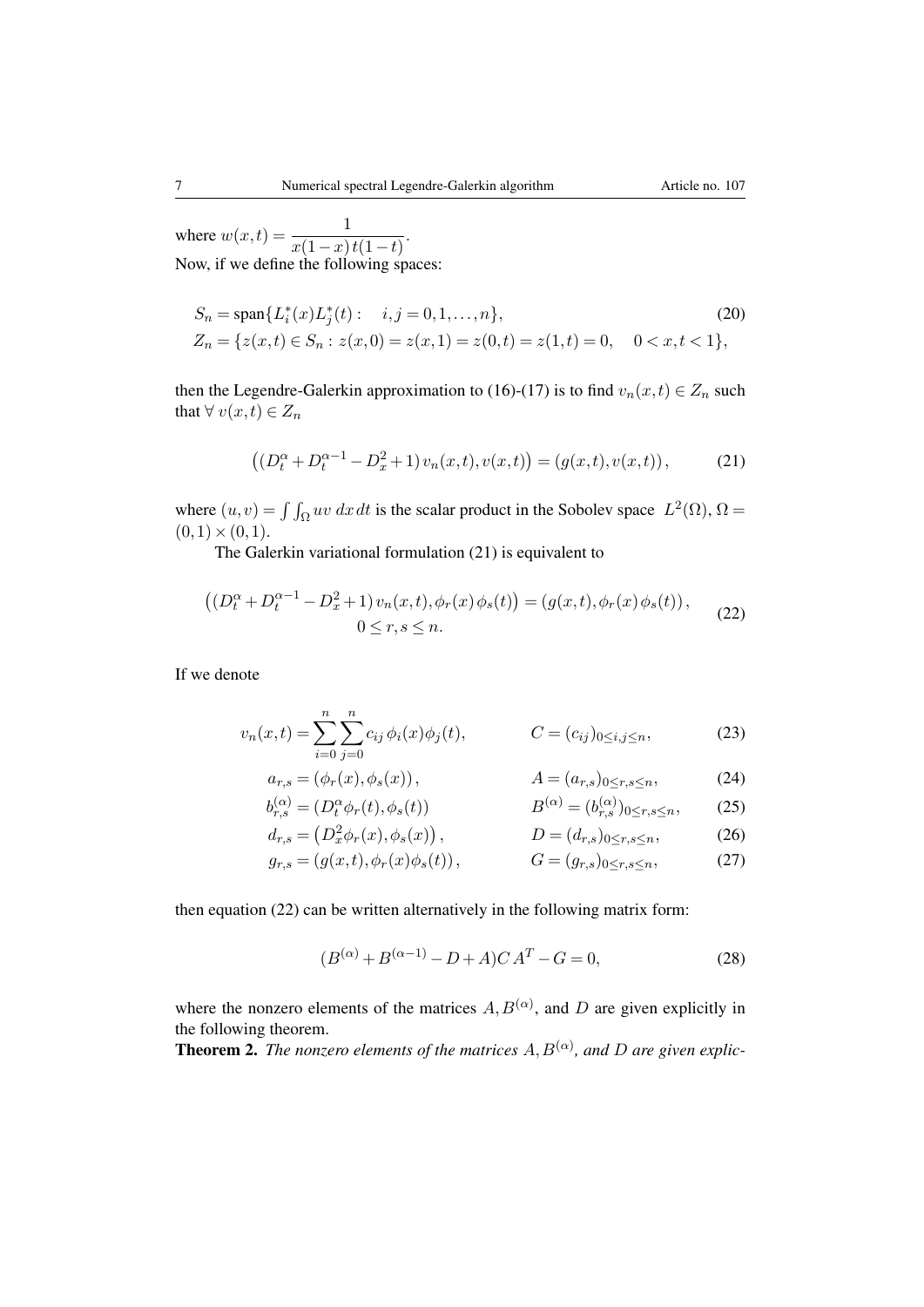*itly as follows:*

$$
b_{r,s}^{(\alpha)} = \sum_{j=0}^{r} \frac{(-1)^{j+r} (j+r)!(\kappa_{j,s}^{(\alpha)} - \kappa_{j+1,s}^{(\alpha)})}{(j!)^2 (r-j)!},
$$
  
\n
$$
\kappa_{j,s}^{(\alpha)} = \frac{(j+1)!\Gamma(j-\alpha+3)^2(-\alpha+j-s(s+1)+3)}{\Gamma(j-\alpha+2)\Gamma(j-s-\alpha+4)\Gamma(j+s-\alpha+5)},
$$
  
\n
$$
d_{r,r} = -\frac{r^4+2r^3+3r^2+2r-2}{2(2r-1)(2r+1)(2r+3)},
$$
  
\n
$$
d_{r,r+2} = d_{r+2,r} = \frac{(r+1)^2(r+2)^2}{4(2r+1)(2r+3)(2r+5)},
$$
  
\n
$$
a_{r,r} = \frac{3r^4+6r^3-11r^2-14r+12}{8(2r-3)(2r-1)(2r+1)(2r+3)(2r+5)},
$$
  
\n
$$
a_{r,r+2} = a_{r+2,r} = -\frac{(r+1)(r+2)(r^2+3r-2)}{4(2r-1)(2r+1)(2r+3)(2r+5)(2r+7)},
$$
  
\n
$$
a_{r,r+4} = a_{r+4,r} = \frac{(r+1)(r+2)(r+3)(2r+5)(2r+7)}{16(2r+1)(2r+3)(2r+5)(2r+7)(2r+9)}.
$$

*Proof.* First, to compute the elements of the matrix  $A = (a_{r,s})$ , we have

$$
a_{r,s} = (x(1-x)L_r^*(x), x(1-x)L_s^*(x)).
$$
\n(29)

If we write the recurrence relation [\(9\)](#page-3-1) as

$$
x L_r^*(x) = \gamma_r L_{r-1}^*(x) + \beta_r L_r^*(x) + \alpha_r L_{r+1}^*(x),
$$
\n(30)

where

$$
\gamma_r = \frac{r}{2(2r+1)}, \quad \beta_r = \frac{1}{2}, \quad \alpha_r = \frac{r+1}{2(2r+1)},
$$

then it is easy to see that

<span id="page-7-1"></span><span id="page-7-0"></span>
$$
x(1-x)L_r^*(x) = \sum_{\ell=0}^4 \theta_{\ell,r} L_{r+\ell-2}^*(x),\tag{31}
$$

and

$$
\theta_{1,r} = -\gamma_r \gamma_{r-1}, \quad \theta_{2,r} = \gamma_r (1 - \beta_r - \beta_{r-1}), \quad \theta_{3,r} = \beta_r - \alpha_r \gamma_{r+1} - (\beta_r)^2 - \gamma_r \alpha_{r-1},
$$
  

$$
\theta_{4,r} = \alpha_r (1 - \beta_{r+1} - \beta_r), \quad \theta_{5,r} = -\alpha_r \alpha_{r+1}.
$$

Now, in virtue of relation [\(31\)](#page-7-0), the elements  $a_{r,s}$  are given by the formula

$$
a_{r,s} = \left(\sum_{\ell=0}^{4} \theta_{\ell,r} L_{r+\ell-2}^*(x), \sum_{\ell=0}^{4} \theta_{\ell,s} L_{s+\ell-2}^*(x)\right).
$$
 (32)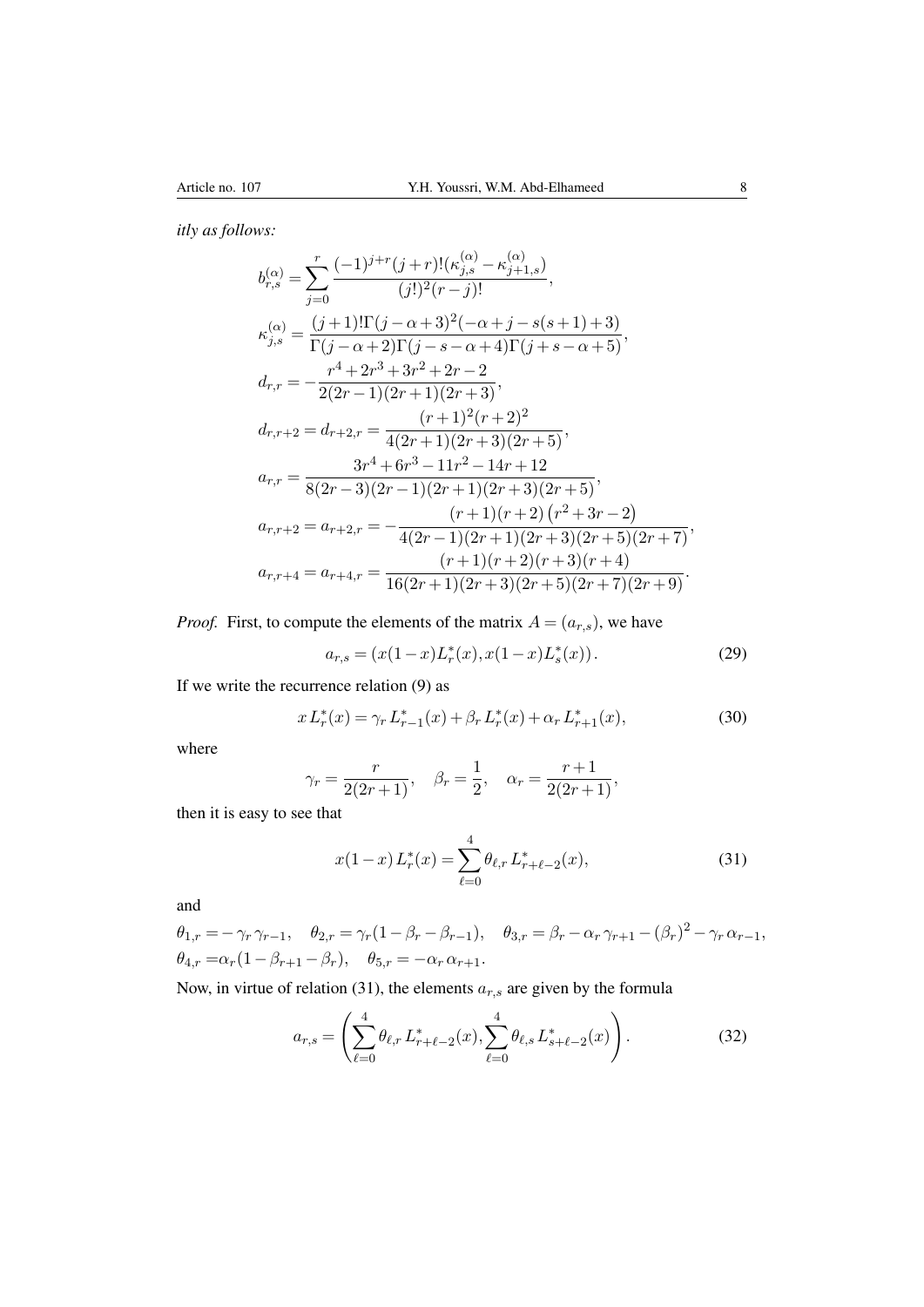With the aid of [\(32\)](#page-7-1) together with the orthogonality relation [\(7\)](#page-3-2), the elements  $a_{r,s}$ can be easily obtained.

Now, to compute the nonzero elements of the matrix  $D = (d_{r,s})$ . We have

$$
d_{r,s} = (D^2 \phi_r(x), \phi_s(x)) = \int_0^1 D^2(x(1-x)L_r^*(x))x(1-x)L_s^*(x) dx,
$$

which can be –after performing some computations– written as

$$
d_{r,s} = \sum_{i=0}^r \frac{(-1)^{i+r}(i+r)!}{(i!)^2(r-i)!} \left\{ i(i+1)\xi_{s,i-1} - (i+1)(i+2)\xi_{s,i} \right\},\,
$$

and

<span id="page-8-0"></span>
$$
\xi_{s,i} = \int_0^1 x^i \phi_s(x).
$$

Lemma [1](#page-4-2) enables one to write the elements  $d_{r,s}$  in the following explicit form

$$
a_{r,s} = \sum_{i=0}^{r} \frac{(-1)^{i+r}(i+r)!}{(r-i)!} \left( \frac{i(i+1)(i-s(s+1)+1)}{(i-s+1)!(i+s+2)!} - \frac{(i+1)^3(i+2)(i-s(s+1)+2)}{(i-s+2)!(i+s+3)!} \right).
$$
\n(33)

The summation in right hand side of [\(33\)](#page-8-0) can be computed in a closed form for all values of r and s. Hence all nonzero elements of the matrix  $a_{r,s}$  can be obtained. For  $s = r + 2$ , it can be shown with the aid of Zeilberger's algorithm that  $\xi_r = a_{r,r+2}$ satisfies the following difference equation:

$$
(2r+7)(r+1)^2\xi_{r+1} - (2r+1)(r+3)^2\xi_r = 0, \quad \xi_0 = \frac{1}{15}.
$$
 (34)

The exact solution of [\(34\)](#page-8-1) is

<span id="page-8-1"></span>
$$
d_{r,r+2} = \frac{(r+1)^2(r+2)^2}{4(2r+1)(2r+3)(2r+5)}.
$$

Also, for  $s = r$ ,  $\eta_r = d_{r,r}$  satisfies the following difference equation:

$$
(1-2r)(r^4+6r^3+15r^2+18r+6)\eta_r+(2r+5)(r^4+2r^3+3r^2+2r-2)\eta_{r+1}=0,
$$
  

$$
\eta_0=-\frac{1}{3}.
$$
 (35)

The exact solution of [\(35\)](#page-8-2) is

$$
d_{r,r} = -\frac{r^4 + 2r^3 + 3r^2 + 2r - 2}{2(2r - 1)(2r + 1)(2r + 3)}.
$$

Moreover, it can be shown that

<span id="page-8-2"></span>
$$
d_{r+2,r} = d_{r,r+2},
$$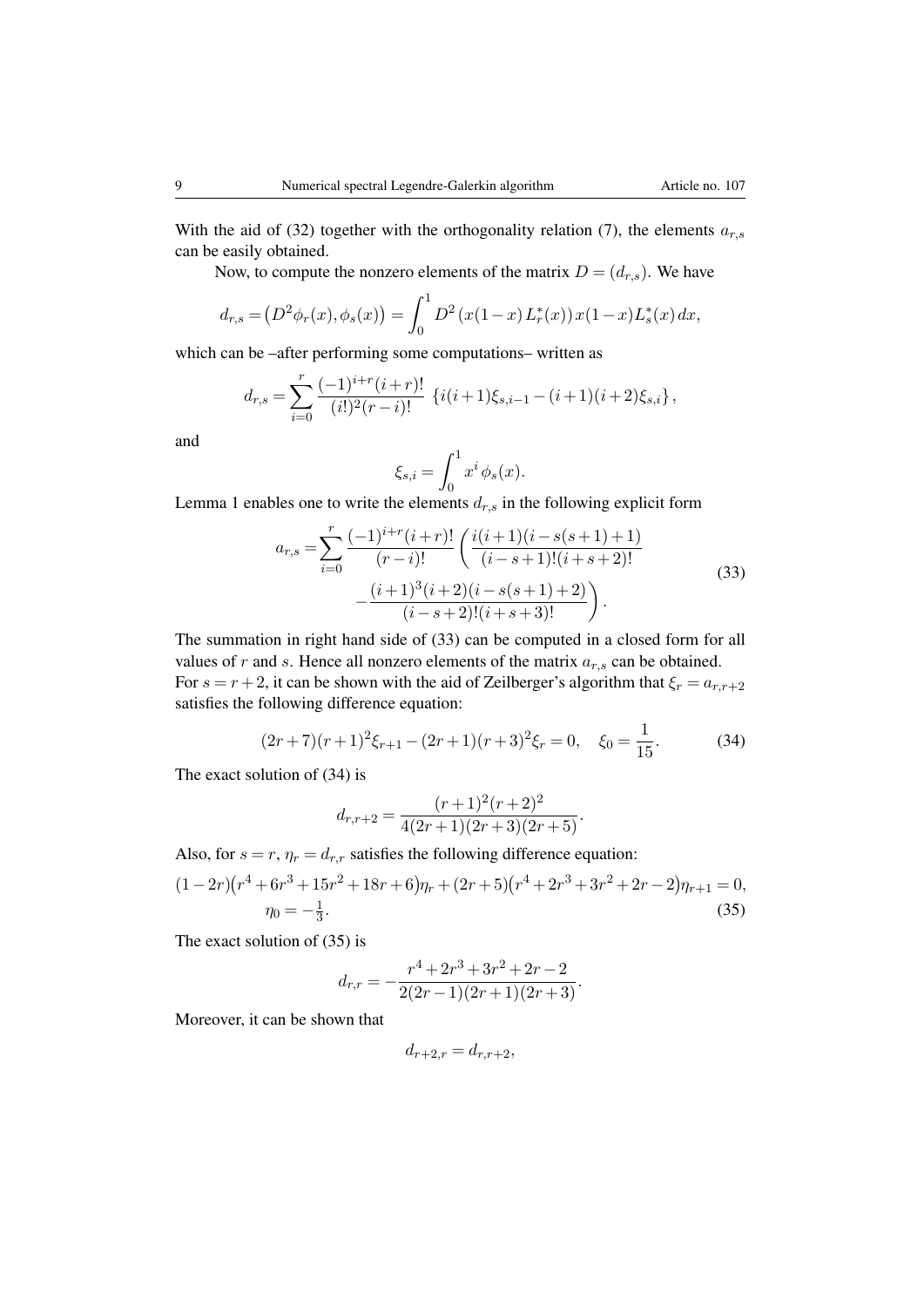and all the other elements of the matrix D are zeros.

Finally, we compute the elements of the matrix  $B^{(\alpha)}$ . The elements  $b_{r,s}^{(\alpha)}$  can be calculated by the formula

$$
b_{r,s}^{(\alpha)} = (D^{\alpha} \phi_r(x), \phi_s(x)).
$$

Relation [\(8\)](#page-3-0) along with Lemma [1](#page-4-2) enables one to write

$$
b_{r,s}^{(\alpha)} = \sum_{i=0}^r \frac{(-1)^{r+i}\,(r+i)!}{(r-i)!\,(i!)^2} \left[ \frac{(i+1)!}{\Gamma(i+2-\alpha)} \zeta_{s,i+1-\alpha} - \frac{(i+2)!}{\Gamma(i+3-\alpha)} \zeta_{s,i+2-\alpha} \right],
$$

where

$$
\zeta_{k,\mu} = \frac{(2 + \mu - k - k^2) (\Gamma(2 + \mu))^2}{\Gamma(3 + \mu - k) \Gamma(4 + \mu + k)},
$$

and hence

$$
b_{r,s}^{(\alpha)} = \sum_{i=0}^r \frac{(-1)^{r+i}\,(r+i)!}{(r-i)!\,(i!)^2} \left[ \kappa_{i,s}^{(\alpha)} - \kappa_{i+1,s}^{(\alpha)} \right].
$$

This completes the proof of the Theorem.

### 4. DISCUSSION OF THE CONVERGENCE AND ERROR ANALYSIS OF THE SUGGESTED DOUBLE EXPANSION

This Section is devoted to investigating the convergence and error analysis of the proposed approximate solution. We give *a priori* estimate of the resulting global error. In this respect, we state and prove two theorems. First, the following lemma is needed.

<span id="page-9-0"></span>Lemma 2. *For every positive integer* p*, one has*

$$
\sum_{r=0}^{p} \frac{\binom{p}{r} \left(i+p-2r+\frac{1}{2}\right) \Gamma\left(i-r+\frac{1}{2}\right)}{\Gamma\left(i+p-r+\frac{3}{2}\right)} = \frac{\Gamma\left(\frac{2i-2p+3}{4}\right)}{\Gamma\left(\frac{2i+2p+3}{4}\right)}.
$$
(36)

*Proof.* If we set

$$
A_p = \sum_{r=0}^p \frac{\binom{p}{r} \left(i+p-2r+\frac{1}{2}\right) \Gamma\left(i-r+\frac{1}{2}\right)}{\Gamma\left(i+p-r+\frac{3}{2}\right)},
$$

and make use of the celebrated algorithm of Zeilbeger, then it can be shown that the following difference equation of order one is satisfied by  $A_p$ 

$$
(2i - 2p - 1)(2i + 2p + 3)A_{p+2} - 16A_p = 0, \quad A_0 = 1.
$$

 $\Box$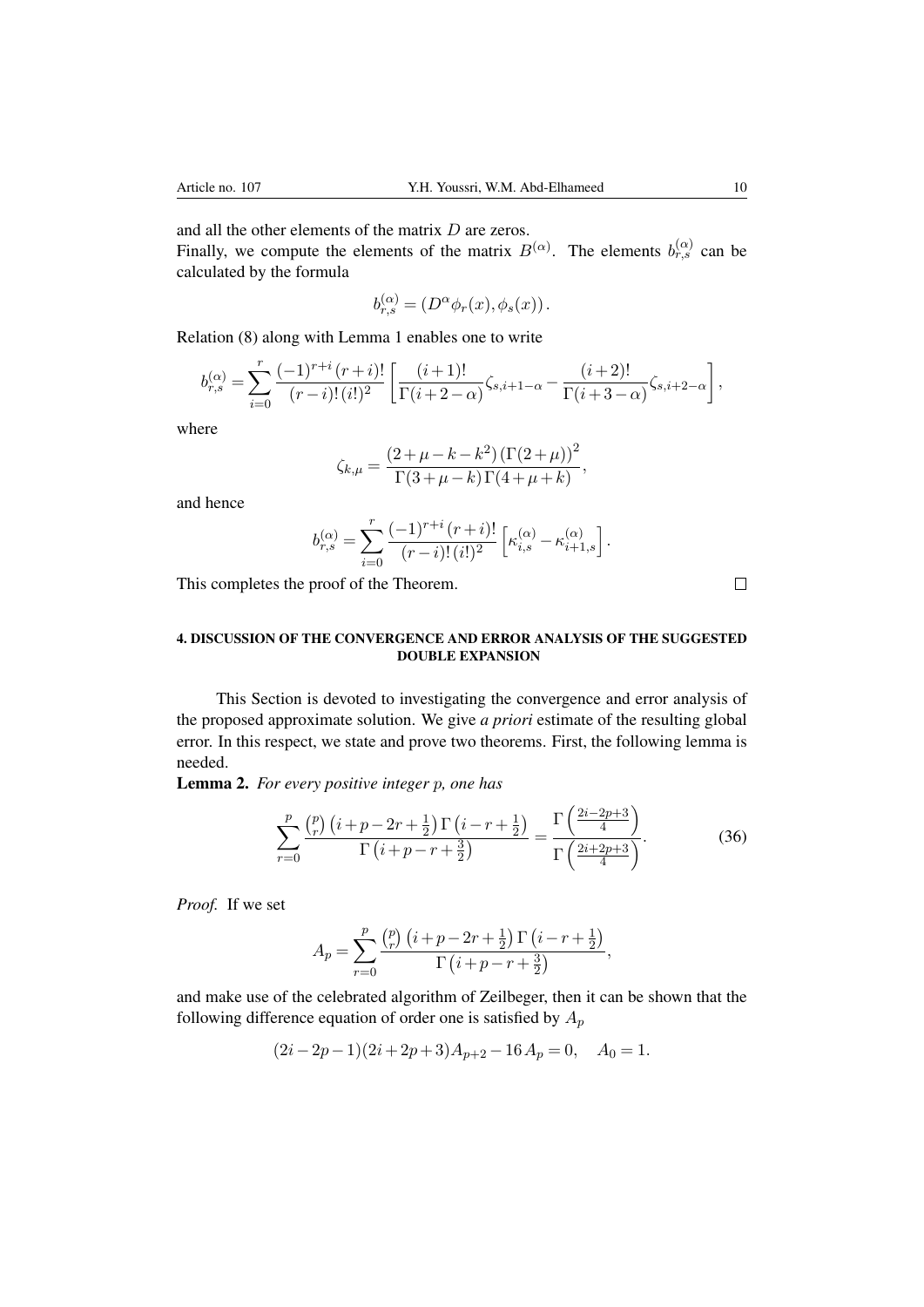$\Box$ 

The above recurrence relation can be immediately solved to give

$$
A_p = \frac{\Gamma\left(\frac{2i - 2p + 3}{4}\right)}{\Gamma\left(\frac{2i + 2p + 3}{4}\right)}.
$$

This proves the lemma.

<span id="page-10-1"></span>**Theorem 3.** Let  $v(x,t)$  be the exact solution of Eqs. [\(16\)](#page-5-2)-[\(17\)](#page-5-3). Suppose that  $v(x,t)$  =  $v_1(x)v_2(t)$ , and assume that there exist positive constants  $M_1, M_2$ , such that,  $\Big|$  $d^p v_1$  $dx^p$  $\begin{array}{c} \begin{array}{c} \begin{array}{c} \end{array} \\ \begin{array}{c} \end{array} \end{array} \end{array}$  $\lt$  $M_1,$  $d^q v_2$  $dt^q$  $\begin{matrix} \frac{1}{2} & \frac{1}{2} \\ \frac{1}{2} & \frac{1}{2} \\ \frac{1}{2} & \frac{1}{2} \end{matrix}$  $<$   $M_2$ , for some positive integers p, q. If  $v(x,t)$  is approximated as:  $v(x,t) \approx \sum_{n=1}^{\infty}$  $i=0$  $\sum_{n=1}^{\infty}$  $j=0$  $c_{i,j} \phi_i(x) \phi_j(t)$ , then the expansion coefficients  $c_{ij}$  satisfy the fol*lowing estimate*

$$
|c_{ij}| = \mathcal{O}(i^{\frac{1}{2}-p} j^{\frac{1}{2}-q}), \qquad \forall \ i > p > \frac{3}{2}, j > q > \frac{3}{2}.
$$

*Proof.* Starting from Eq. [\(19\)](#page-5-5), we have

<span id="page-10-0"></span>
$$
c_{i,j} = (2i+1)(2j+1)\int_0^1 \int_0^1 v(x,t)\,\phi_i(x)\,\phi_j(t)\,w(x,t)\,dx\,dt.
$$

The choice of the polynomials  $\phi_i(x)$  implies that

$$
c_{ij} = (2i+1)(2j+1)\int_0^1 v_1(x) L_i(2x-1) dx \int_0^1 v_2(t) L_j(2t-1) dt.
$$
 (37)

If integration by parts is applied  $p$  times to the first integral in the right hand side of [\(37\)](#page-10-0) and  $q$  times to the second integral, then after taking Theorem [3](#page-10-1) into consideration, the coefficients  $c_{ij}$  are given by

$$
c_{ij} = (2i+1)(2j+1)(-1)^{p+q} \int_0^1 v_1^{(p)}(x) I_i^{(p)}(x) dx \int_0^1 v_2^{(q)}(t) I_j^{(q)}(t) dt,
$$

where

$$
I_i^{(p)}(x) = 4^{-p} \sum_{r=0}^p \frac{(-1)^r \binom{p}{r} \left(i+p-2r+\frac{1}{2}\right) \Gamma(i-r+\frac{1}{2})}{\Gamma(i+p-r+\frac{3}{2})} L_{i+p-2r}(2x-1).
$$

Now, the hypothesis of the theorem along with Bernstein type inequality

$$
|L_i(2x-1)| \leqslant (2\pi i (x-x^2))^{-\frac{1}{2}},
$$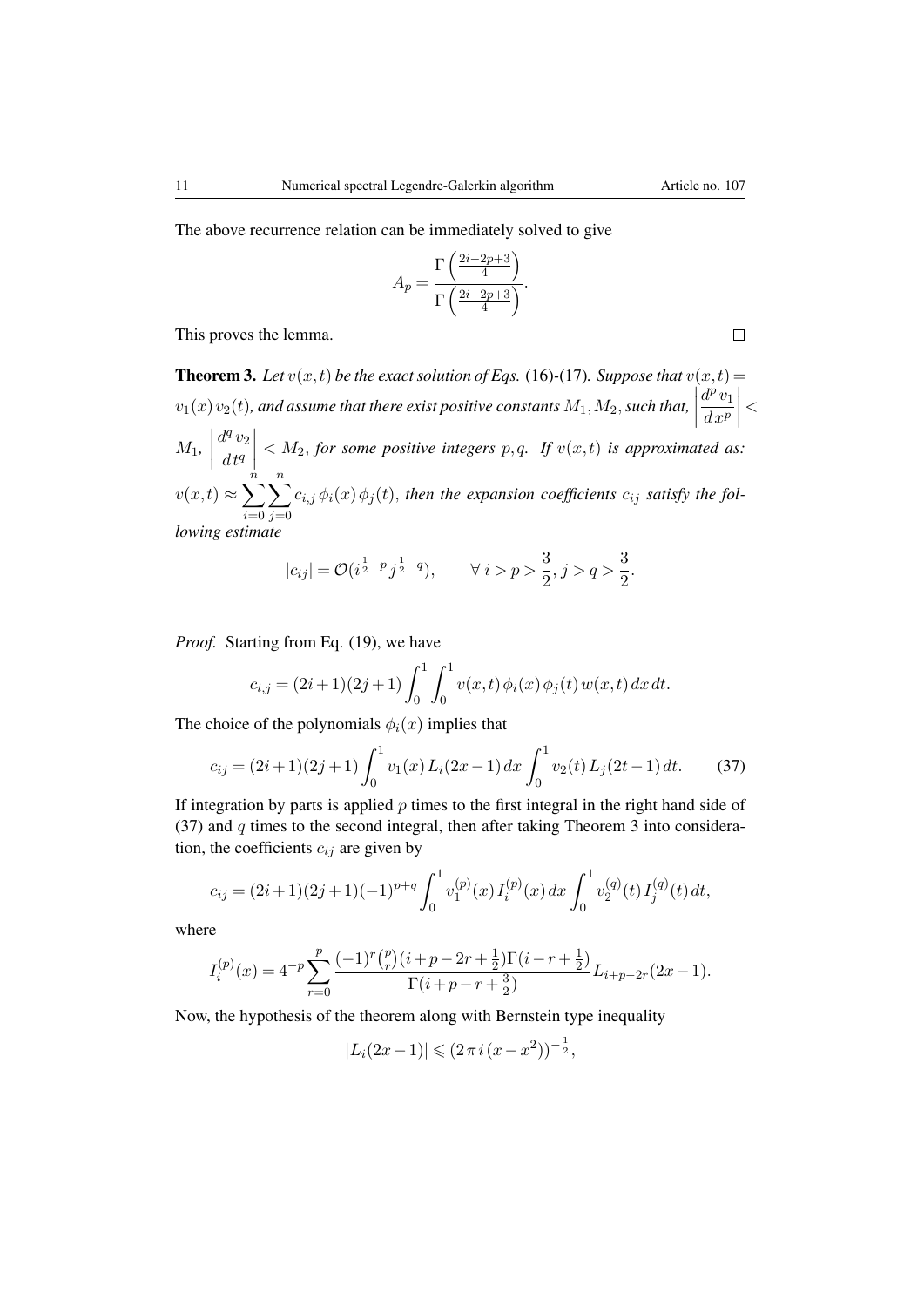yield

$$
|c_{ij}| < 2^{-(1+2p+2q)} \pi M_1 M_2 (2i+1)(2j+1) \sum_{r=0}^p \frac{\binom{p}{r} (i+p-2r+\frac{1}{2}) \Gamma(i-r+\frac{1}{2})}{\Gamma(i+p-r+\frac{3}{2})\sqrt{i-p}}
$$
  
 
$$
\times \sum_{r=0}^q \frac{\binom{q}{r} (j+q-2r+\frac{1}{2}) \Gamma(j-r+\frac{1}{2})}{\Gamma(j+q-r+\frac{3}{2})\sqrt{j-q}}
$$
  
 
$$
< 2^{-(1+2p+2q)} \pi M_1 M_2 (2i+1)(2j+1) \sum_{r=0}^p \frac{\binom{p}{r} (i+p+\frac{1}{2}) \Gamma(i-r+\frac{1}{2})}{\Gamma(i+p-r+\frac{3}{2})\sqrt{i-p}}
$$
  
 
$$
\times \sum_{r=0}^q \frac{\binom{q}{r} (j+q+\frac{1}{2}) \Gamma(j-r+\frac{1}{2})}{\Gamma(j+q-r+\frac{3}{2})\sqrt{j-q}}
$$

The application of Lemma [2](#page-9-0) leads to

$$
|c_{ij}|\quad < \quad \frac{2^{-(1+2p+2q)}\,\pi\;M_1\,M_2\,(2i+1)(2j+1)\,\Gamma(\frac{3}{4}+\frac{i}{2}-\frac{p}{2})\,\Gamma(\frac{3}{4}+\frac{j}{2}-\frac{q}{2})}{\sqrt{i-p}\,\sqrt{j-q}\,\Gamma(\frac{3}{4}+\frac{i}{2}+\frac{p}{2})\,\Gamma(\frac{3}{4}+\frac{j}{2}+\frac{q}{2})}.
$$

Finally, if we apply the Stirling asymptotic approximation of Gamma function (see [\[43\]](#page-15-17))

$$
\Gamma(z) = \mathcal{O}(z^{z-\frac{1}{2}}e^{-z}),
$$

we get the desired result.

Theorem 4. *Under the hypothesis of Theorem [3,](#page-10-1) we have the following error estimate*

$$
e_n = |u(x,t) - u_n(x,t)| = \mathcal{O}(n^{3-p-q}).
$$

*Proof.* We have

$$
e_n = |u(x,t) - u_n(x,t)|
$$
  
= 
$$
\left| \sum_{i=n+1}^{\infty} \sum_{j=n+1}^{\infty} c_{i,j} L_i(2x-1) L_j(2t-1) \right|
$$
  

$$
\leqslant \sum_{i=n+1}^{\infty} \sum_{j=n+1}^{\infty} |c_{i,j} L_i(2x-1) L_j(2t-1)|.
$$

If we use the well-known identity  $|L_r(2z-1)| \leq 1$  and apply Theorem [3,](#page-10-1) then we conclude that there exists a generic constant  $\Upsilon$ , such that

$$
|c_{ij}| \leqslant \Upsilon i^{\frac{1}{2}-p} j^{\frac{1}{2}-q},
$$

 $\Box$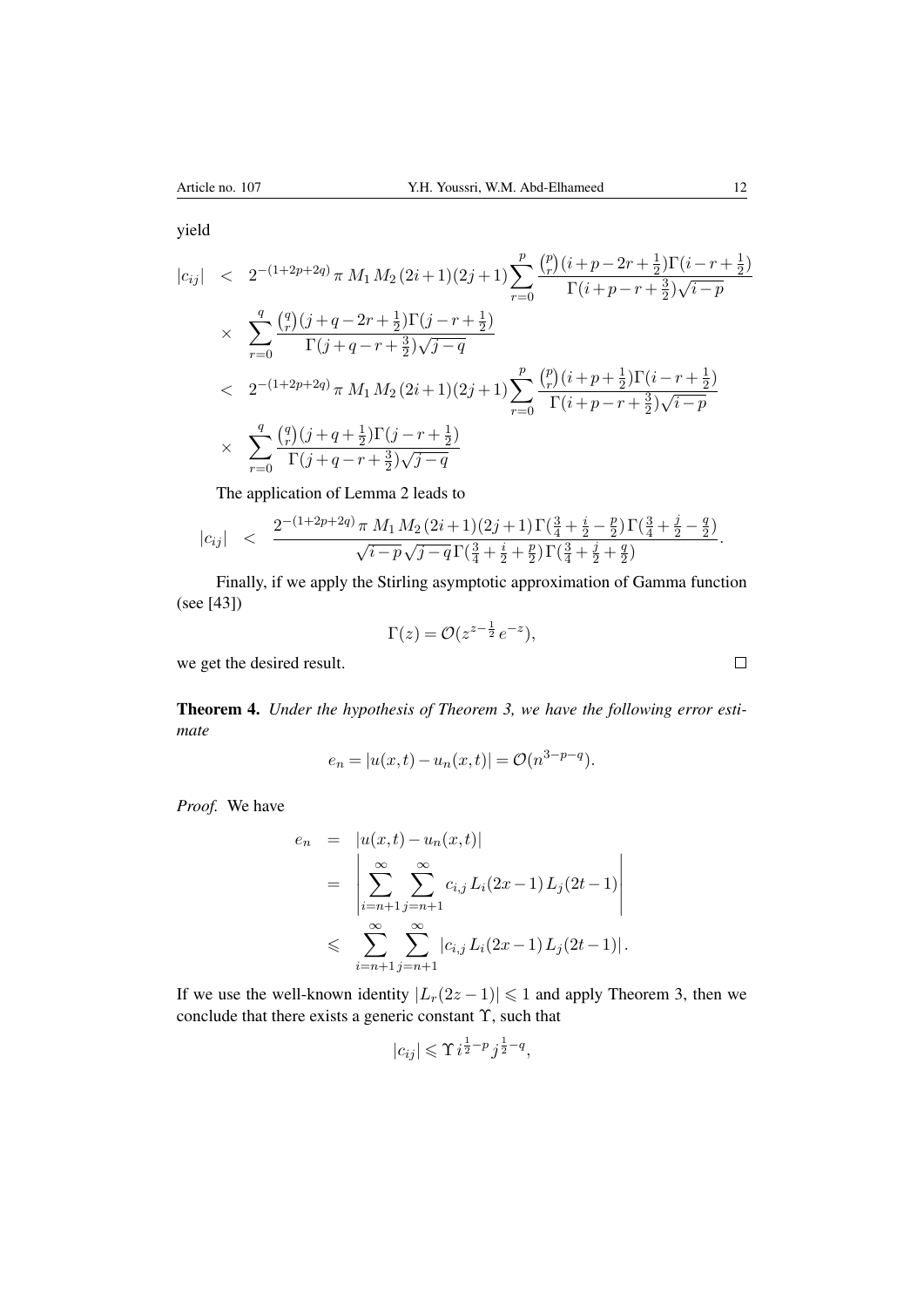$$
e_n \leqslant \Upsilon \sum_{i=n+1}^{\infty} \sum_{j=n+1}^{\infty} i^{1-p} j^{1-q}.
$$
 (38)

Since the reminder of the convergent series  $\sum_{n=1}^{\infty}$  $i=0$  $f(i)$ , satisfies the following estimate

(see[\[44\]](#page-15-18))

$$
\sum_{i=n+1}^{\infty} f(i) \leqslant \int_{n}^{\infty} f(x) dx - \frac{1}{2} f(n+1) < \int_{n}^{\infty} f(x) dx,
$$

then we have

$$
e_n \leq \Upsilon \int_n^{\infty} x^{\frac{1}{2}-p} dx \int_n^{\infty} y^{\frac{1}{2}-q} dy
$$
  
= 
$$
\frac{\Upsilon}{(p-\frac{3}{2})(q-\frac{3}{2})} n^{3-p-q},
$$

which completes the proof of the Theorem.

 $\Box$ 

#### 5. TEST PROBLEMS

In this Section, in order to illustrate the efficiency of the method described in this paper, which we call Legendre-Galerkin matrix method (LGMM), we present some numerical results to find approximations  $u_n(x,t)$  to the solutions  $u(x,t)$  of some test problems. We consider the following error norm,

<span id="page-12-0"></span>
$$
E = \max_{(x,t) \in (0,1) \times (0,1)} |u(x,t) - u_n(x,t)|.
$$

All calculations are carried out using Mathematica 11. Example 1. *Consider the following telegraph problem [\[42\]](#page-15-16):* 

$$
\frac{\partial^{\alpha} u}{\partial t^{\alpha}} + \frac{\partial^{\alpha-1} u}{\partial t^{\alpha-1}} + u - \frac{\partial^2 u}{\partial x^2} = (2 - 2t + t^2)(x - x^2)e^{-t} + 2t^2e^{-t},
$$
\n(39)  
\n
$$
(x, t) \in (0, 1) \times (0, 1),
$$

*subject to the initial and boundary conditions*

$$
u(0,t) = u(1,t) = 0, \qquad t \in [0,1],
$$

$$
u(x, 0) = 0
$$
,  $u(x, 1) = (x - x^2)e^{-1}$ ,  $x \in [0, 1]$ .

*The exact solution of Eq.* [\(39\)](#page-12-0) *in case*  $\alpha = 2$  *is given by*  $u(x,t) = e^{-t} x^{1+\alpha}$ . We apply *LGMM, the maximum pointwise errors are listed in Table [1,](#page-13-0) and we compare our results with those obtained by the method developed in [\[42\]](#page-15-16) in Table [2.](#page-13-1)*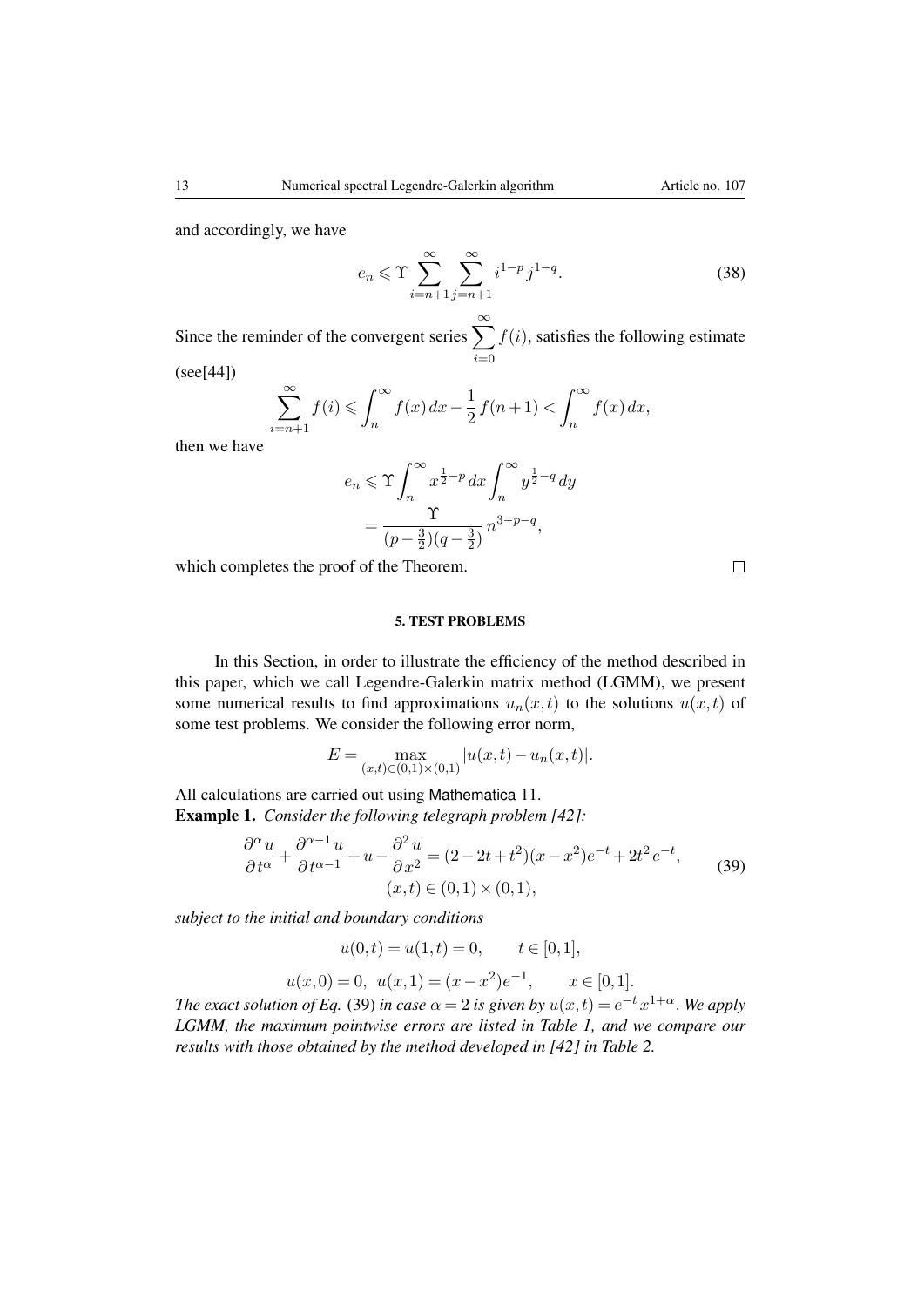# <span id="page-13-0"></span>*Table 1* Maximum pointwise error of Example [1.](#page-13-1)

|      |                       | $\alpha$ |                       | $\alpha$ |                       |
|------|-----------------------|----------|-----------------------|----------|-----------------------|
|      | $2.54 \cdot 10^{-5}$  |          | $2.65 \cdot 10^{-5}$  |          | $7.38 \cdot 10^{-5}$  |
| 1.25 | $5.61 \cdot 10^{-9}$  | 1.5      | $3.27 \cdot 10^{-9}$  | 1.5      | $7.36 \cdot 10^{-9}$  |
|      | $4.83 \cdot 10^{-13}$ |          | $8.31 \cdot 10^{-13}$ |          | $1.37 \cdot 10^{-13}$ |

| ,,,, |  |
|------|--|
|------|--|

<span id="page-13-1"></span>Maximum absolute errors of Example [1](#page-13-1) for the case  $\alpha = 2$ .

|         |      | $n=3$                                            |      | $n=6$                                     |                                            | $n=10$ |  |  |
|---------|------|--------------------------------------------------|------|-------------------------------------------|--------------------------------------------|--------|--|--|
| $t_{-}$ | LGMM | [42]                                             | LGMM | [42]                                      | LGMM                                       | [42]   |  |  |
|         |      | 0.6 $9.27 \cdot 10^{-5}$ 9.62 $\cdot 10^{-3}$    |      | $3.67 \cdot 10^{-7}$ $4.43 \cdot 10^{-3}$ | $2.22 \cdot 10^{-12}$ $2.19 \cdot 10^{-3}$ |        |  |  |
|         |      | $0.7$ 3.84 $\cdot 10^{-5}$ 1.998 $\cdot 10^{-2}$ |      | $8.51 \cdot 10^{-7}$ $2.67 \cdot 10^{-3}$ | $1.27 \cdot 10^{-12}$ 1.45 $\cdot 10^{-3}$ |        |  |  |
|         |      | 0.8 $4.87 \cdot 10^{-5}$ 1.29 $\cdot 10^{-2}$    |      | $5.22 \cdot 10^{-7}$ $2.14 \cdot 10^{-3}$ | $2.17 \cdot 10^{-12}$ $1.62 \cdot 10^{-3}$ |        |  |  |
|         |      |                                                  |      |                                           |                                            |        |  |  |

Example 2. *Consider the following telegraph problem:*

$$
(D_t^{\alpha} + D_t^{\alpha - 1} - D_x^2 + 1) u(x, t) = \frac{t^{-\alpha} \sinh x}{\Gamma(1 - \alpha)}, \qquad (x, t) \in (0, 1) \times (0, 1), \tag{40}
$$

*subject to the initial and boundary conditions*

 $u(0,t) = 0$   $u(1,t) = e^{-1} \sinh 1$ ,  $t \in [0,1]$ ,

$$
u(x,0) = \sinh x \ u(x,1) = e^{-1} \sinh x, \qquad x \in [0,1],
$$

*with the exact solution*  $u(x,t) = e^{-t} \sinh x$ . We apply LGMM, the maximum point*wise errors are listed in Table [3.](#page-13-2)*

<span id="page-13-3"></span>

<span id="page-13-2"></span>Maximum pointwise error of Example [2.](#page-13-2)

| $\boldsymbol{n}$ | $\alpha$ |                                       | $\alpha$ |                                        |     |                        | $\alpha$ |                             |
|------------------|----------|---------------------------------------|----------|----------------------------------------|-----|------------------------|----------|-----------------------------|
|                  |          | $1.47 \cdot 10^{-5}$                  |          | $2.35 \cdot 10^{-6}$                   |     | $3.49 \cdot 10^{-6}$   |          | $5.13 \cdot 10^{-7}$        |
| 10               |          | $\frac{1}{2}$ 5.61 $\cdot 10^{-10}$ + | 1.6      | $\pm$ 3.27 $\cdot$ 10 <sup>-10</sup> + | 1.8 | $+1.57 \cdot 10^{-10}$ |          | $\pm 2.14 \cdot 10^{-11}$ . |
|                  |          | $7.35 \cdot 10^{-15}$                 |          | $6.28 \cdot 10^{-15}$                  |     | $5.91 \cdot 10^{-15}$  |          | $8.65 \cdot 10^{-16}$       |

Example 3. *Consider the following telegraph problem:*

$$
(D_t^{\alpha} + D_t^{\alpha - 1} - D_x^2 + 1)u(x, t) = g(x, t), \qquad (x, t) \in (0, 1) \times (0, 1), \tag{41}
$$

*subject to the initial and boundary conditions*

$$
u(0,t) = u(1,t) = 0, \qquad t \in [0,1],
$$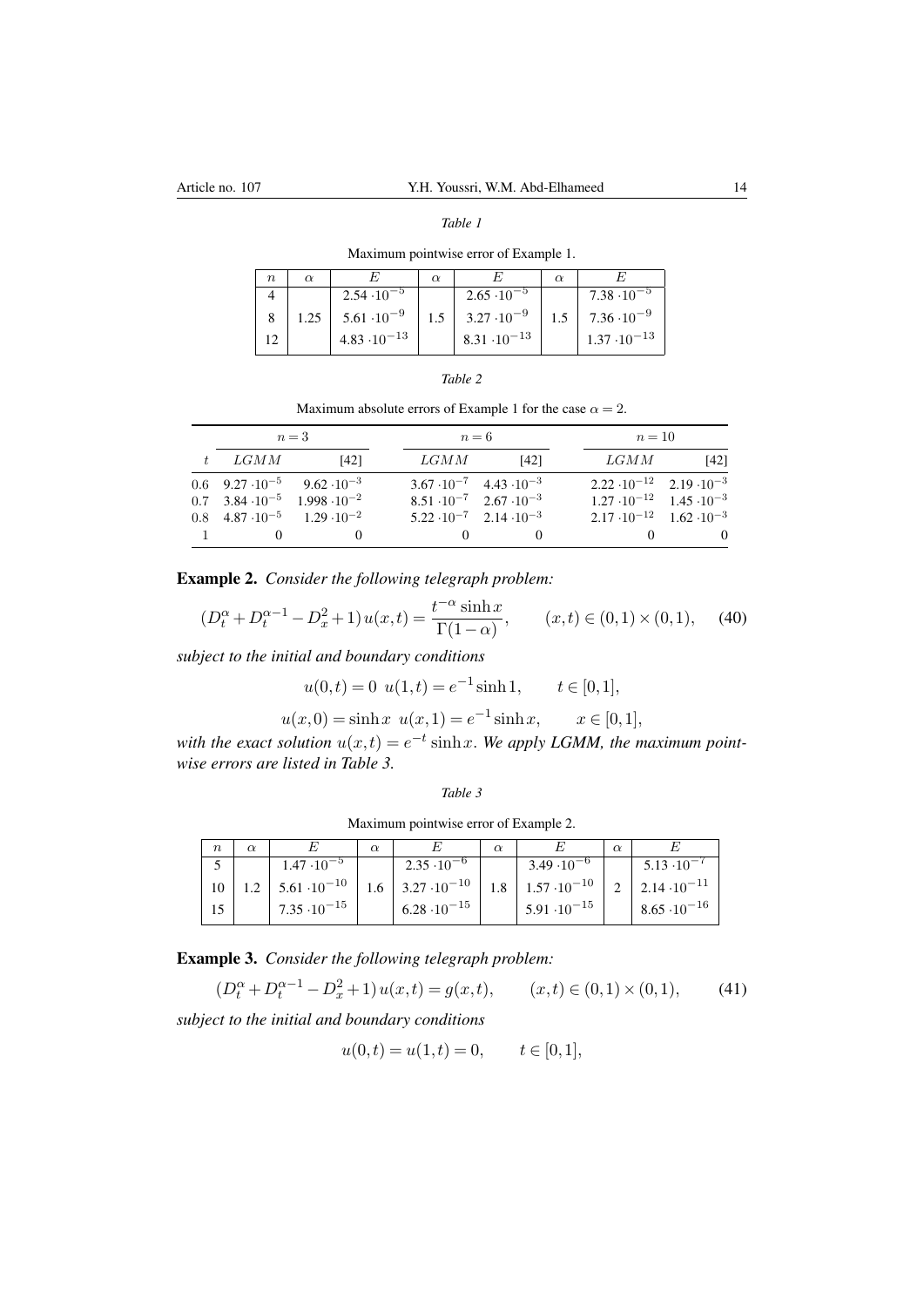$$
u(x,0) = u(x,1) = 0, \qquad x \in [0,1].
$$

*The function*  $g(x,t)$  *is chosen such that the exact solution of* [\(41\)](#page-13-3) *is*  $u(x,t) = (1-t)^{-1}$  $x(1-t)$  sinh x sint. We apply LGMM and list the maximum pointwise errors in *Table [4.](#page-14-10)*

|  | Table 4 |  |
|--|---------|--|
|--|---------|--|

<span id="page-14-10"></span>Maximum pointwise error of Example [3.](#page-14-10)

| $\boldsymbol{n}$ |      |                      | $\alpha$ |                      |      |                      |                      |
|------------------|------|----------------------|----------|----------------------|------|----------------------|----------------------|
|                  |      | $2.4 \cdot 10^{-7}$  |          | $3.5 \cdot 10^{-7}$  |      | $4.3 \cdot 10$       | $8.1 \cdot 10^{-7}$  |
|                  | 1.25 | $5.4 \cdot 10^{-11}$ |          | $7.2 \cdot 10^{-11}$ | 1.75 | $5.2 \cdot 10^{-11}$ | $4.7 \cdot 10^{-12}$ |
|                  |      | $3.7 \cdot 10^{-14}$ |          | $2.8 \cdot 10^{-14}$ |      | $4.5 \cdot 10^{-14}$ | $2.2 \cdot 10^{-16}$ |

#### 6. CONCLUDING REMARKS

This work provides a new approach to obtain numerical solutions for fractional order telegraph problem. A double basis function in terms of shifted Legendre polynomials is used, and the spectral Galerkin method is applied for obtaining the proposed numerical solutions. To the best of our knowledge, the Galerkin method proposed in this paper to treat the fractional telegraph equation is novel. The presented numerical results show that the suggested algorithm is efficient, applicable, and easy in implementation.

#### REFERENCES

- <span id="page-14-0"></span>1. K. Parand, H. Yousefi, M. Delkhosh, Rom. Journ. Phys. 62, 104 (2017).
- 2. D. Kumar, J. Singh, D. Baleanu, Rom. Rep. Phys. 69, 103 (2017).
- 3. X.J. Yang, F. Gao, H.M. Srivastava, Rom. Rep. Phys. 69, 113 (2017).
- 4. A.H. Bhrawy, M.A. Zaky, M. Abdel-Aty, Proc. Romanian Acad. A 18, 17–24 (2017).
- <span id="page-14-1"></span>5. A.H. Bhrawy, Proc. Romanian Acad. A 17, 39–47 (2016).
- <span id="page-14-2"></span>6. V. Daftardar-Gejji, H. Jafari, Appl. Math. Comput. 189(1), 541–548 (2007).
- <span id="page-14-3"></span>7. M. Meerschaert, C. Tadjeran, Appl. Numer. Math. 56(1), 80–90 (2006).
- <span id="page-14-4"></span>8. A. Bhrawy, M. Zaky, J. Machado, J. Vib. Control 22(8), 2053–2068 (2016).
- 9. A. Bhrawy, M. Zaky, J. Machado, J. Optim. Theory Appl. 174(1), 321–341 (2017).
- 10. P. Mokhtary, F. Ghoreishi, H. Srivastava, Appl. Math. Model. 40(2), 671–684 (2016).
- <span id="page-14-5"></span>11. A. Saadatmandi, M. Dehghan, Comput. Math. Appl. 62(3), 1135–1142 (2011).
- <span id="page-14-6"></span>12. W.M. Abd-Elhameed, Y.H. Youssri, Cmes-Comp. Model. Eng. 105, 375–398 (2015).
- <span id="page-14-7"></span>13. M. Ur Rehman, R. Khan, Commun. Nonlinear Sci. Numer. Simul. 16(11), 4163–4173 (2011).
- <span id="page-14-8"></span>14. H. Latifizadeh, Rom. Journ. Phys. 65, 63–75 (2013).
- <span id="page-14-9"></span>15. W.M. Abd-Elhameed, Y.H. Youssri, Entropy 18(10), 345 (2016).
- 16. W.M. Abd-Elhameed, Y.H. Youssri, Rom. Journ. Phys. 61, 795–813 (2016).